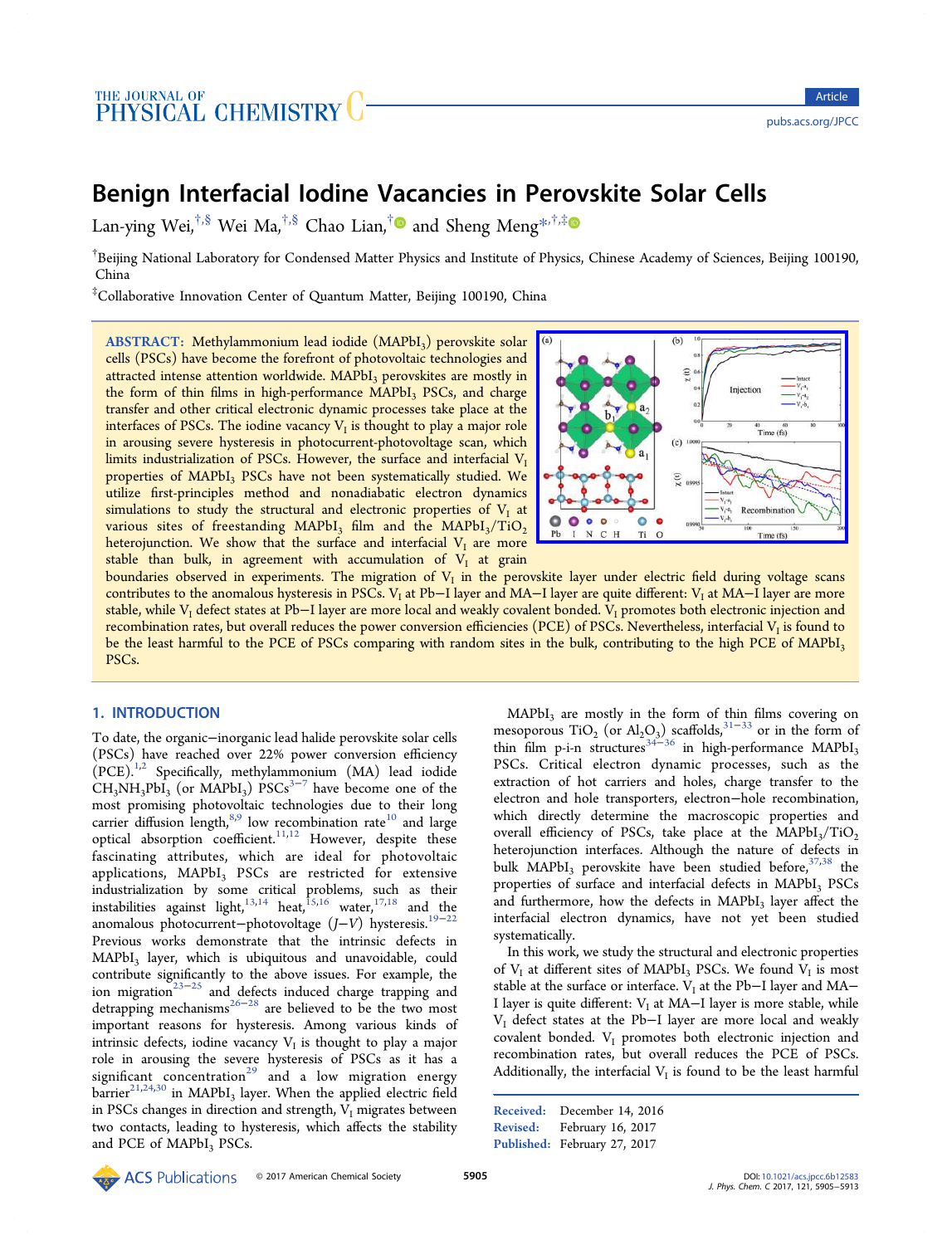to the PCE of PSCs than the randomly distributed  $V<sub>I</sub>$  in bulk, explaining the overall high performance of PSCs.

#### 2. SIMULATION METHODOLOGY

First-principles calculations based on density functional theory  $(DFT)$  are performed with the ab initio VASP code.<sup>39</sup> Exchange-correlation functional of generalized gradient approximation (GGA) of Perdew, Burke, a[nd](#page-7-0) Ernzerhof (PBE), $40$  and pseudopotential of projector augmented wave  $(PAW)^{41}$  are employed. The energy cutoff for plane waves is 500 eV.

For geometry optimization of bulk  $TiO<sub>2</sub>$  and perovski[te,](#page-7-0) a 4 × 4 × 4 Monkhorst−Pack grid is chosen for sampling the Brillouin zone. The calculated lattice constants are  $a = 6.3115 \text{ Å}$ and  $c = 6.3161$  Å for bulk MAPbI<sub>3</sub> perovskite;  $a = 4.66$  Å and c = 3.00 Å for bulk rutile-TiO<sub>2</sub>. These values are in good agreement with the corresponding experimental ones ( $a = 6.26$ ) Å and  $c = 6.33$  Å for bulk perovskite;<sup>42</sup>  $a = 4.59$  Å, and  $c = 2.96$ Å for rutile-TiO<sub>2</sub>). Our calculated energy gap of bulk MAPbI<sub>3</sub> is 1.67 eV, in good agreement with the [ex](#page-7-0)perimental value of 1.57  $eV<sub>1</sub><sup>43</sup>$  due to the cancellation of errors in exchange-correlation functional and the neglect of spin orbital coupling (SOC). This ca[nce](#page-7-0)llation also results in a small difference between the results of PBE and GW+SOC or HSE+SOC, verified by many other works on  $\text{MAPbl}_3$ ,  $^{37,44,45}$  In addition, we cannot afford such a huge computation cost for the large systems (over 200 atoms for both MAPbI<sub>3</sub> [slab](#page-7-0) and MAPbI<sub>3</sub>/TiO<sub>2</sub> heterojunction), especially for the nonadiabatic molecular dynamics simulations where thousands of electronic structure calculations are performed along the trajectories.

The Γ centered 2 × 2 × 1 Monkhorst−Pack grid is chosen for sampling the Brillouin zone in calculating the ground state properties of MAPbI<sub>3</sub> slab (Figure 1) and MAPbI<sub>3</sub>/TiO<sub>2</sub>



Figure 1. Atomic structure of the nine-layer  $MAPbI<sub>3</sub>$  perovskite slab.  $a_1$ ,  $a_2$ , and  $a_3$  denote iodine vacancies V<sub>I</sub> located at the MA–I layers from surface to inner unit cell, and  $b_1$  and  $b_2$  denote  $V_I$  located at the Pb−I layers from surface to inner unit cell.

heterojunction (Figure 5a). For  $MAPbI<sub>3</sub>$  slab, the nine atomic layers of the halide perovskite has been used and periodic  $2 \times 2$ supercell is ado[pted in th](#page-4-0)e parallel X−Y plane. The thickness of the vacuum slab is 14 Å. For MAPbI<sub>3</sub>/TiO<sub>2</sub> heterojunction, we choose the  $(110)$  facets of TiO<sub>2</sub> as the interface between perovskite and TiO<sub>2</sub> because of its good stability. A  $(2 \times 4)$ 

surface slab with 96 atoms in six atomic layers is used to model rutile-TiO<sub>2</sub>, above which a  $(2 \times 2)$  five-layer perovskite sheet in (001) direction containing another 132 atoms is included in the calculations. The thickness of the vacuum slab is 16 Å. There are lattice mismatches of 6.98% in X direction and 1.36% in Y direction. Ti atoms are right below the interfacial I atoms. The distance between MAPbI<sub>3</sub> and TiO<sub>2</sub> is fully relaxed.

The interfacial charge transfer dynamics are calculated using trajectory surface hopping method.46−<sup>48</sup> In nonadiabatic molecular dynamics (NAMD) simulations of the interfacial electron injection and electron−hole r[ecomb](#page-7-0)ination processes, we first bring the system temperature to 300 K with velocity rescaling, then carry out molecular dynamics (MD) simulations in the microcanonical ensemble for 1 ps with the MD time step of 1 fs. The MD trajectory is subsequently used in the NAMD calculations. To determine interfacial charge transfer dynamics, 300 short MD trajectories each with 100 fs long for electron injection and 200 fs long for charge recombination are included in the ensemble average, the averaging turns out to be crucial for capturing the stochastic nature of the coupled electron−ion dynamics. For each trajectory, the time-dependent density functional theory (TDDFT) equation is integrated with a time step of  $10^{-3}$  fs. For the interfacial electron injection dynamics, the initial photoexcited state is chosen from the low-lying empty states with the largest localization on the perovskite layer. On the other hand, for the electron−hole recombination dynamics, the conduction band minimum of  $TiO<sub>2</sub>$  is selected as the initial state for the electron while the hole is always sitting in the valence bands of the perovskite.

## 3. RESULTS AND DISCUSSION

3.1. Geometry and Stability of  $V_1$  in a MAPbI<sub>3</sub> Slab. The structure of nine-layer tetragonal  $I4/mcm$  MAPbI<sub>3</sub> is shown in Figure 1.  $PbI_6$  octahedra build up the framework of MAPbI<sub>3</sub> perovskite. MA organic molecules are located in the cages surrounded by  $PbI_6$  octahedra, which are slightly rotated along Z axis. Previous works have investigated the stability of MA−I terminated and Pb−I terminated perovskite slabs, the surface energies of MA-I layers are found to be lower than that of Pb−I layers,<sup>49</sup> as the surface MA dipoles could weaken the surface polarity of perovskite and consequently stabilize the slab structures.50,51 [H](#page-8-0)ence, we choose symmetric MA−I layers as the termination surfaces for MAPbI<sub>3</sub> perovskite. The structure relaxation [of M](#page-8-0)APbI<sub>3</sub> slab starts with the initial structures that the C−N bonds of MA moieties are parallel to the X−Y surface. After relaxation, the C−N bonds are rotated so that the hydrogens in the MA molecules approach iodine atoms to form hydrogen bonds and stabilize the surface structure.<sup>52</sup> Five different sites of  $V<sub>I</sub>$  are considered (the yellow spheres in Figure 1), which can be classified into two groups:  $V_I-a_I$ ,  $V_I-a_2$ , [an](#page-8-0)d  $V_I$  $a_3$  are located at the MA-I layers, and  $V_1-b_1$  and  $V_1-b_2$  are located at the Pb−I layers. On account of the fact that the distances of  $V_1$ -a<sub>3</sub> and  $V_1$ -b<sub>2</sub> from the surface are over 10 Å, they own similar properties of  $V_I$  in the bulk perovskite.

We have calculated the formation energy  $H<sub>a</sub>$  of iodine vacancies at different surface and subsurface sites of MAPbI<sub>3</sub> slab. The formation energy  $H_q$  of a single iodine vacancy with charge q is defined as  $53$ 

$$
H_{\rm q}(E_{\rm F}, \mu_{\rm I}) = (E_{\rm defect}^{\rm q} - E_{\rm pristine}^{\rm q}) + q(E_{\rm V} + E_{\rm F}) + \mu_{\rm I}
$$
\n(1)

where  $E_{\rm defect}^{\rm q}$  and  $E_{\rm pristine}^{\rm q}$  are the free energies of a defective cell (with  $V_I$ ) and a pristine cell with charge  $q$ , respectively.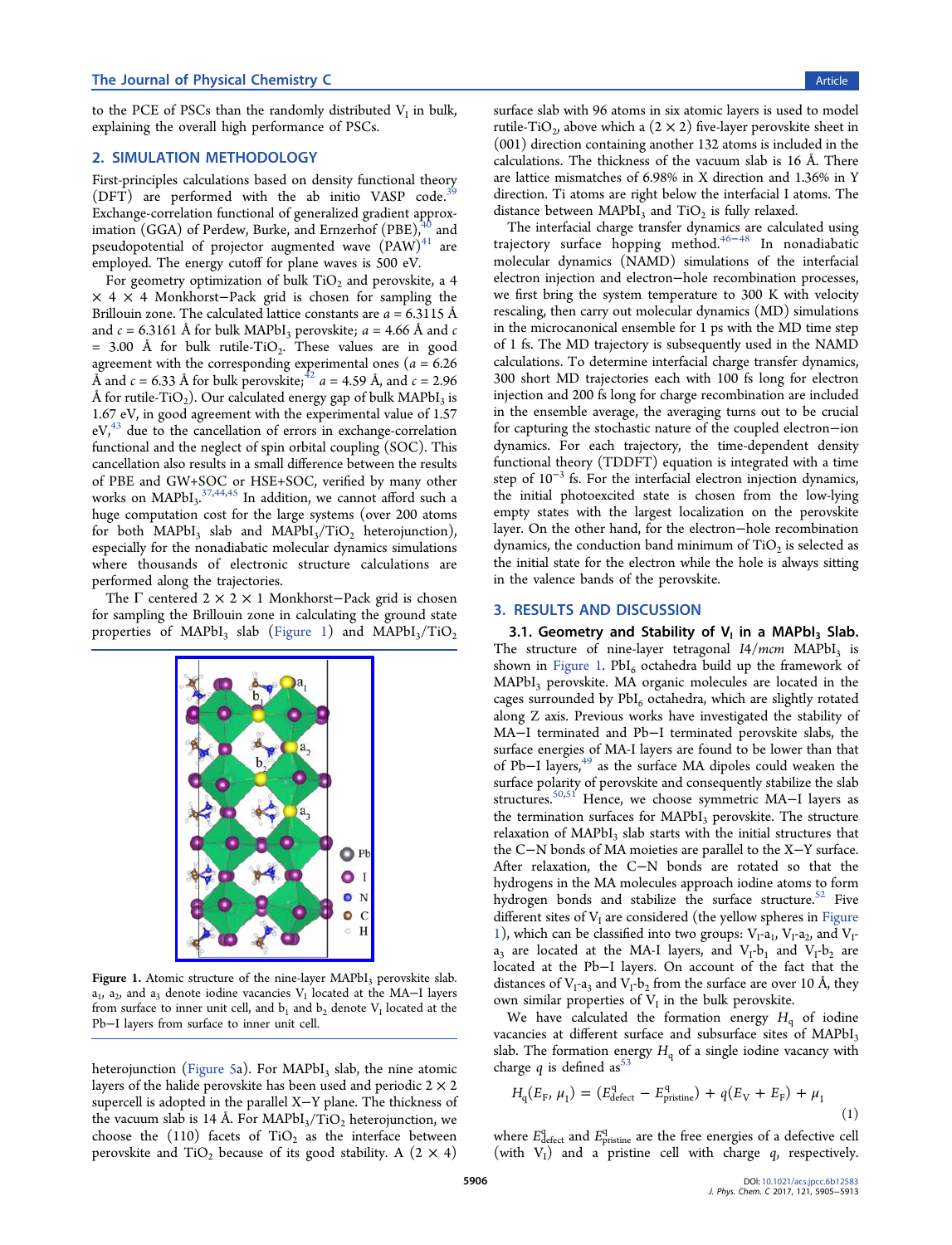Conditions of charge  $q = -1$ , 0, or 1 for  $V<sub>I</sub>$  are considered.  $E<sub>F</sub>$  is the Fermi level energy with respect to the valence band maximum (VBM) of  $TiO<sub>2</sub>$ , which ranges from 0 to the band gap  $E_g$ . Energy of VBM  $E_V$  is set zero for positively charged  $V_I$ and  $-E<sub>g</sub>$  for negatively charged V<sub>I</sub>. The reference chemical potential of iodine  $\mu_I$  is set as  $\mu_I = -1.683$  eV for I-poor limit and  $\mu_I = -2.533$  eV for I-rich limit (the allowed regions of  $\mu_I$ are between these two values).<sup>37</sup> Therefore,  $H<sub>a</sub>$  is actually a function of  $E_F$  and  $\mu_I$ .

Table 1 shows the calculate[d f](#page-7-0)ormation energies in I-poor limit and I-rich limit with  $q = 0$ . We can learn that all formation

Table 1. Formation Energies of  $V_I$  in Nine-Layer MAPbI<sub>3</sub> Slab with  $q = 0$ 

| formation energy | I-poor $(eV)$ | I-rich $(eV)$ |
|------------------|---------------|---------------|
| $V_I-a_I$        | 1.63          | 0.78          |
| $V_1-a_2$        | 1.81          | 0.96          |
| $V_I-a_3$        | 1.70          | 0.85          |
| $V_I-b_1$        | 1.93          | 1.08          |
| $V_t-b_2$        | 1.98          | 1.13          |

energies are smaller than 2 eV. The formation energies of atype  $V_I$  are lower than that of b-type, indicating  $V_I$  at MA-I layers are more stable thermodynamically, which is due to the interatomic interactions of MA-I bond are weaker than that of Pb–I bond. Moreover,  $V_I-a_I$  has the lowest formation energy, which means  $V_I$  prefers to reside at the surface of perovskite layer, consistent with the experimental observations that VI accumulate at grain boundaries of  $MAPbI<sub>3</sub> PSCs.$ <sup>13,54</sup> It can be explained by the fact that removing an iodine needs to break less bonds at the surface than in the bulk mater[ial.](#page-7-0)

Figure 2 shows the formation energy  $H<sub>a</sub>$  of iodine vacancy as a function of  $E_F$  and  $\mu_I$  for both I-poor and I-rich conditions. For simplification, only results of  $V_I-a_I$  (a-type at surface),  $V_I-a_3$ (a-type in bulk), and  $V_1-b_1$  (b-type) in I-poor conditions and Irich conditions are shown. Cases of  $V_1-a_2$  and  $V_1-b_2$  are similar to these situations. Defect charge states from −1 to 1 are calculated. The crossovers at which two charge states share the same formation energies are the charge transition levels. Defect charge states would change at these energy levels. For n-type doping  $V<sub>L</sub>$  Fermi surfaces are right below the conduction band minimum (CBM)  $E_C$  of MAPbI<sub>3</sub>, as shown in Figure 3b−f (red dashed lines). When the Fermi energy  $E_F$  gets close to  $E_C$ , the charge state of  $V_I$  changes from +1 to 0, in[dicating t](#page-3-0)he most stable iodine vacancy  $V_I$  is mostly dominated by the  $q = 0$ charge state in all cases. The case  $q = 0$  is also the most stable charge state for  $V_I$  in bulk perovskite, and also for  $V_I$ -a<sub>2</sub> and  $V_I$  $b_2$ . So we only focus on the  $q = 0$  charge state in the following discussion.

3.2. Electronic Properties of  $V_1$  in MAPbI<sub>3</sub> Slab. Electronic structures of  $V<sub>I</sub>$  at different sites in the nine-layer MAPbI<sub>3</sub> slab with  $q = 0$  are presented in Figure 3. Comparing with the energy band of the intact structure, we find that the defect states (denoted by red solid lines[\) contrib](#page-3-0)uted by the presence of V<sub>I</sub> are right below the CBM  $E_C$  (~0.04 eV below  $E_C$  at G point for a-type V<sub>V</sub> and ∼0.2 eV below  $E_C$  at G point for b-type  $V_I$ ) and around the Fermi energy  $E_F$  (red dashed lines) for all cases, indicating that these defect states are all halffilled. Obviously, the defect states of b-type  $V_I$  are more localized than that of a-type  $V_I$ . This can be further demonstrated by the partial charge densities of the defect states at the G point (Figure 4), which are mainly contributed



Figure 2. Formation energies of (a,b)  $V_I$ -a<sub>1</sub>, (c,d)  $V_I$ -a<sub>3</sub>, and (e,f)  $V_I$ -b<sub>1</sub> as a function of  $E_F$  and  $\mu_I$  for nine-layer MAPbI<sub>3</sub> slab. The left column represents the I-poor limit, and the right column represents the I-rich limit. Energy of valence band maximum (VBM)  $E_V$  is set to zero. Fermi energy  $E_F$  ranges from  $E_V$  to conduction band minimum (CBM)  $E_{\rm C}$ , or from 0 to the energy gap value  $E_{\rm g}$ .

from Pb atoms. The free electrons provided by  $V_I$  are trapped by the surrounding Pb atoms, hence the charge density distributions of the structure with b-type  $V<sub>I</sub>$  are mainly residing at in-plane Pb atoms and are more localized than that of a-type  $V_I$ . In Figure 4c, the distance between two Pb atoms adjacent to  $V_I-b_1$  shrinks from 6.5 to 6.4 Å when  $V_I-b_1$  is doped, meanwhile the c[harge den](#page-3-0)sities of these two Pb atoms overlap with each other, forming a bonding-like charge state, revealing the formation of a Pb−Pb dimer. Our findings are consistent with the covalent features of  $V<sub>I</sub>$  in bulk MAPbI<sub>3</sub> reported by Zhang et al.<sup>37</sup> Consequently, a-type  $V<sub>I</sub>$  defect states are ionic, while b-type  $V_I$  defect states are more localized and weakly covalent-bo[nd](#page-7-0)ed.

3.3. Geometry and Stability of  $V_1$  in MAPbI<sub>3</sub>/TiO<sub>2</sub> Heterojunction. Furthermore, to investigate the properties of iodine vacancies in  $MAPbI_3/TiO_2$  heterojunctions, we add a rutile-TiO<sub>2</sub> slab below MAPbI<sub>3</sub> to form a heterojunction mimicking the functional interface in working perovskite solar cells, as shown in Figure 5a. We utilized a five-layer MAPbI<sub>3</sub> slab here in consideration of unaffordable computation cost for large supercells. Si[milarly, w](#page-4-0)e choose symmetric MA-I layers as the termination surface and interface for  $MAPbI_3/TiO_2$ . Three different sites of iodine vacancies are considered here:  $V_I-a_I$ ,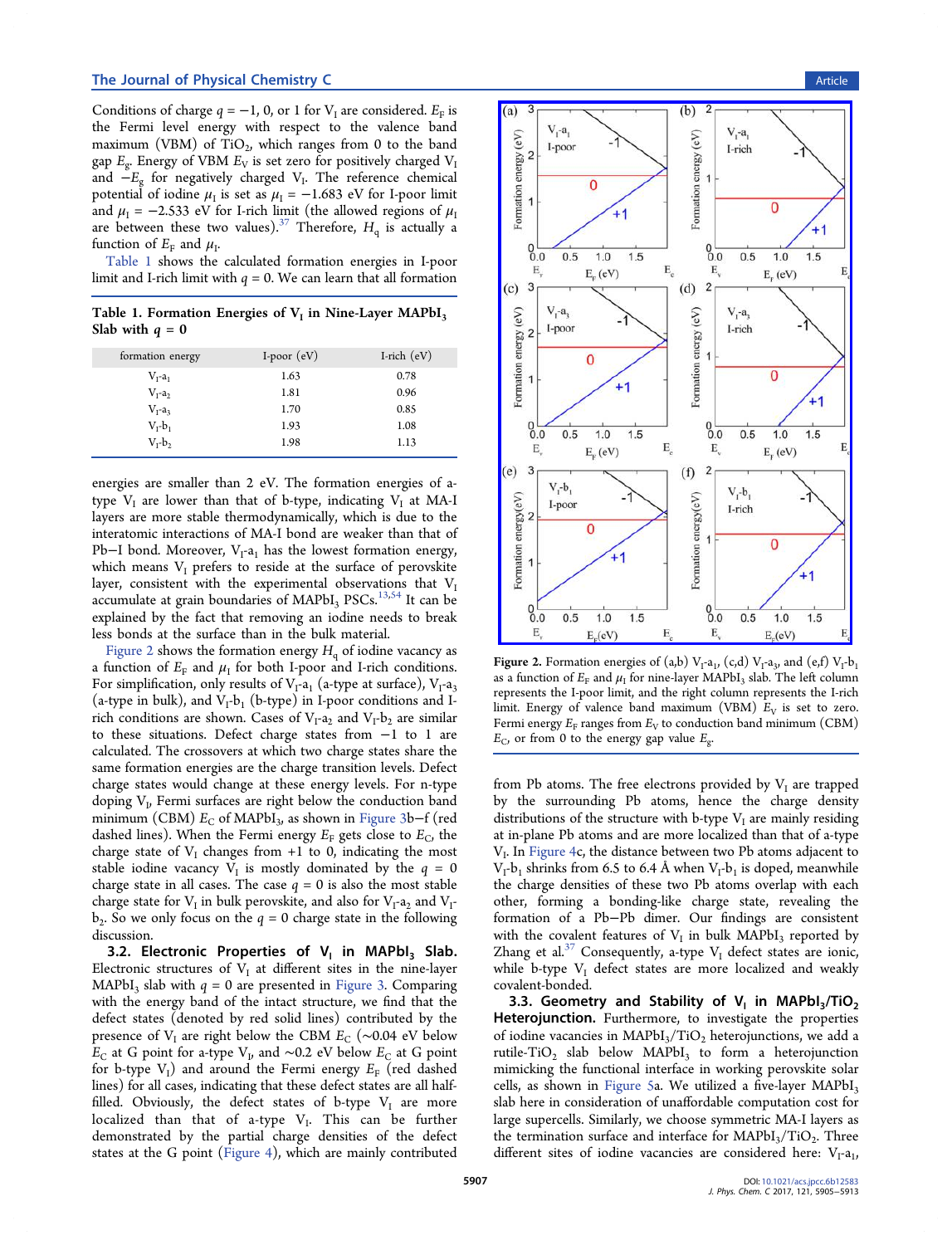<span id="page-3-0"></span>

**Figure 3.** Energy bands for (a) intact structure and (b-f) structures with different sites of V<sub>I</sub> in the nine-layer MAPbI<sub>3</sub> slab with  $q = 0$ . High symmetry routines are from G  $(0,0,0)$  to  $A(0.5,0,0)$  to  $M(0.5,0.5,0)$  to  $X(0,0.5,0)$ , and then back to G. The energy gaps from a to f are 1.96 eV, 1.98 eV, 1.96 eV, 1.99 eV, 2.01 and 1.99 eV respectively, larger than that of bulk (1.67 eV) as a result of quantum size effect. Fermi energies are shown as red dashed lines. The red solid lines are energy bands of defect states.



Figure 4. Partial charge densities of defect states for structures with (a)  $V_I$ -a<sub>1</sub>, (b)  $V_I$ -a<sub>3</sub>, and (c)  $V_I$ -b<sub>1</sub> at G(0,0,0) in the nine-layer MAPbI<sub>3</sub> slab with  $q$  = 0. Isosurface level is set to be 0.0007 e/Å $^3$ . Three sites of iodine vacancies are shown in yellow spheres. Charge densities shown in green color are distributed on the corner-sharing octahedral frameworks, mainly around Pb atoms.

where the iodine vacancy is located at the interfacial MA-I layer;  $V_I-a_2$  with  $V_I$  resided in the sub-MA-I layer of the MAPbI<sub>3</sub> slab;  $V_1$ -b<sub>1</sub> with  $V_1$  lay on the Pb−I atomic layer near the  $MAPbI<sub>3</sub>/TiO<sub>2</sub>$  interface.

The formation energies of  $V<sub>I</sub>$  in MAPbI<sub>3</sub>/TiO<sub>2</sub> are in line with the results of  $V<sub>I</sub>$  in the freestanding perovskite slab that atype  $V_I$  in MAPbI<sub>3</sub>/TiO<sub>2</sub> are also more stable than b-type  $V_I$ , meanwhile iodine vacancy at the MAPbI<sub>3</sub>/TiO<sub>2</sub> interface  $(V<sub>I</sub>$  $a_1$ ) are more stable than bulk, implying that iodine vacancies in PSCs are mostly located at the heterojunction interface. Previous works show that the kinetic energy barrier for  $V<sub>I</sub>$ migration in bulk  $MAPbI<sub>3</sub>$  is exceedingly low (several hundred meV),  $^{21,24}$  and is even lower when V<sub>I</sub> is close to the MAPbI<sub>3</sub> surface or  $MAPbI_3/TiO_2$  interface, which can be overcome at room [temp](#page-7-0)erature. Therefore,  $V<sub>I</sub>$  can be easily transferred to the perovskite surface or perovskite/TiO<sub>2</sub> interface, accumulating at the surface or interface in the thermodynamic equilibrium.

In  $MAPbI<sub>3</sub> PSCs$ , the current densities depend on the sweeping directions of applied bias, resulting in hysteresis. Based on our results, ion vacancies  $V_I$  accumulate at the interface of  $MAPbI_3/TiO_2$ , which is adjacent to the photoanode of MAPbI<sub>3</sub> PSCs device. The built-in electric field points away from the interface due to the asymmetrical work function of photocathode Au and photoanode  $TiO<sub>2</sub>$ . Hence the negatively charged iodine ions in  $MAPbI<sub>3</sub>$  slab can migrate to the interfacial vacancy sites under the built-in electric field, and affect the generation and transport of photoexcited electrons. When sweeping a bias from short circuit condition to open circuit condition on both ends of MAPbI<sub>3</sub> PSCs device (i.e., forward sweep), the external electric field pointing to the interface increases, so the effective built-in electric field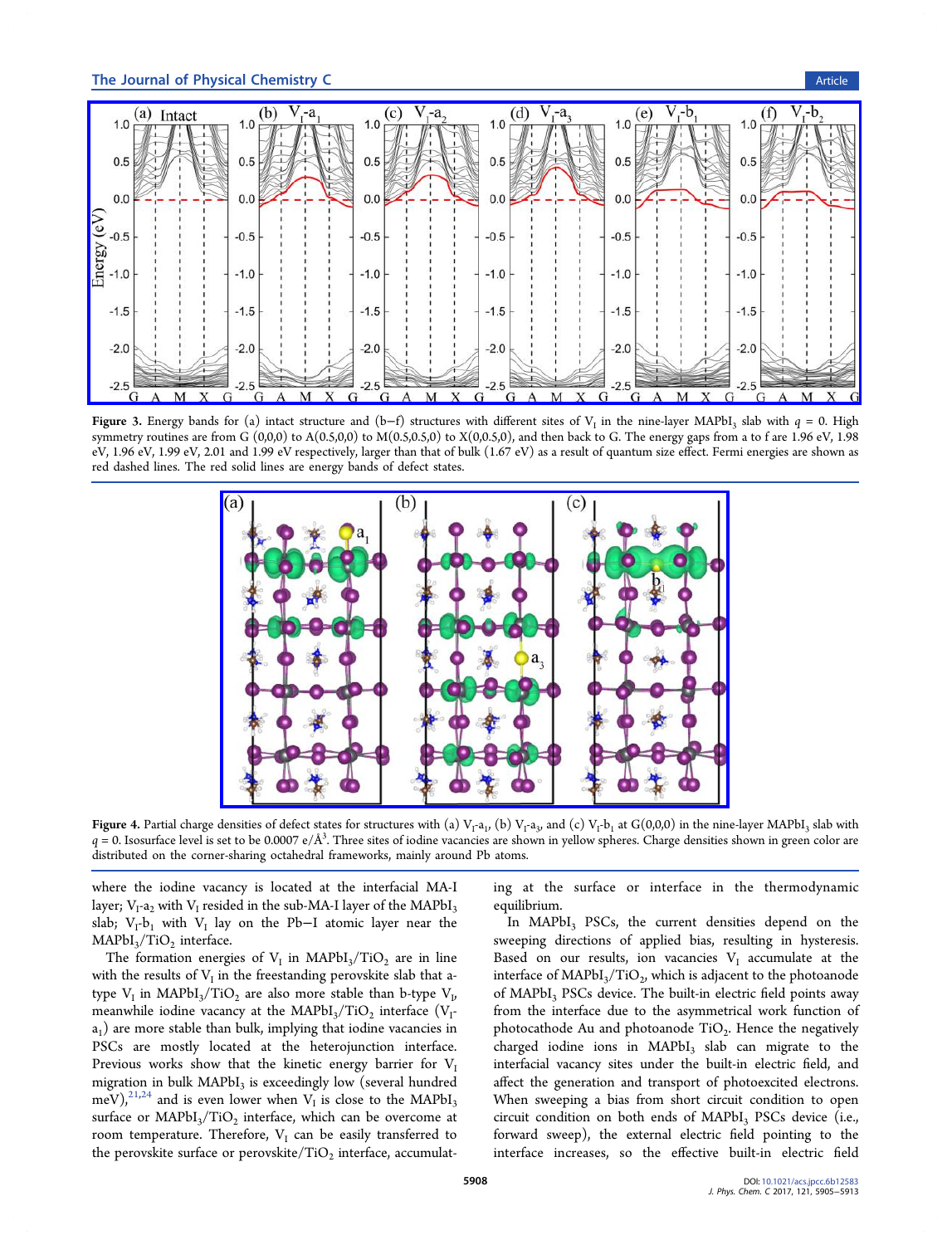<span id="page-4-0"></span>

Figure 5. (a) Atomic structure of the MAPbI3/TiO2 heterojunction. Three sites of iodine vacancies are shown in yellow spheres. (b−e) The partial [density of states \(PDOS\) of intact geometry and structures with three sites of iodine vacancies. Red and pink solid lines are the contributions of Ti](http://pubs.acs.org/action/showImage?doi=10.1021/acs.jpcc.6b12583&iName=master.img-005.jpg&w=503&h=159) and O atoms. Blue, black, and gray solid lines are the contributions of Pb, I atoms and MA molecules, respectively. The Fermi levels shown in red dashed lines are shifted about 1 eV in the presence of  $V<sub>I</sub>$ .

Table 2. Energy Levels of HOMO, LUMO, VBM, CBM, and Injection Driving Force  $\Delta G_{\text{inj}}$ , Injection Time Scale  $\tau_{\text{inj}}$ Recombination Driving Force  $\Delta G_{\text{rec}}$ , Recombination Time Scale  $\tau_{\text{rec}}$  of Four Structures (Abbreviated As Intact, V<sub>I</sub>-a<sub>1</sub>, V<sub>I</sub>-a<sub>2</sub>, and  $V_I-b_I)^a$ 

|                                                                                                                                                                                                            | $HOMO$ $(eV)$ | $LUMO$ $(eV)$ | VBM (eV) | $CBM$ (eV) | $\Delta G_{\text{ini}}$ (eV) | $\tau_{\text{inj}}$ (fs) | $\Delta G_{\text{rec}}$ (eV) | $\tau_{\text{rec}}$ (ps) |
|------------------------------------------------------------------------------------------------------------------------------------------------------------------------------------------------------------|---------------|---------------|----------|------------|------------------------------|--------------------------|------------------------------|--------------------------|
| intact                                                                                                                                                                                                     | $-0.25$       | 1.76          | $-1.07$  | 0.78       | 0.98                         | 7.57                     | 1.03                         | 507.08                   |
| $V_I-a_I$                                                                                                                                                                                                  | $-0.74$       | 1.36          | $-2.45$  | $-0.01$    | 1.37                         | 2.51                     | 0.73                         | 474.94                   |
| $V_{\rm r}$ -a <sub>2</sub>                                                                                                                                                                                | $-1.00$       | 1.12          | $-2.43$  | 0.003      | 1.12                         | 2.98                     | 1.00                         | 215.18                   |
| $V_r-b_1$                                                                                                                                                                                                  | $-1.00$       | 1.14          | $-2.43$  | 0.003      | 1.14                         | 3.17                     | 1.00                         | 301.53                   |
| "Injection driving force is defined as $\Delta G_{\text{inj}} = E_{\text{LUMO}} - E_{\text{CBM}}$ , recombination driving force is defined as $\Delta G_{\text{rec}} = E_{\text{CBM}} - E_{\text{HOMO}}$ . |               |               |          |            |                              |                          |                              |                          |

decreases. However, when a bias from open circuit condition to short circuit condition (i.e., backward sweep) is applied, the effective built-in electric field increases. Hence the migration of iodine ions under forward sweep and backward sweep are different, resulting in different current densities of forward sweep and backward sweep, $19$  which could contribute to hysteresis. Surface and interfacial accumulated  $V<sub>I</sub>$  can be pinned or passivated by inserting a [ph](#page-7-0)enyl-C61-butyric acid methyl ester (PCBM) layer between perovskite and photoanode<sup>26,27,55</sup> to eliminate ion migration processes and charge trapping and detrapping processes. Then the hysteresis will be supp[resse](#page-7-0)[d,](#page-8-0) and the performances of PSCs will be improved.

3.4. Electronic Properties and Charge Transfer Dynamics of  $V_1$  in MAPbI<sub>3</sub>/TiO<sub>2</sub> Heterojunction. Figure 5b−e presents the partial density of states (PDOS) of intact  $MAPbI<sub>3</sub>/TiO<sub>2</sub>$ , as well as those with different sites of iodine vacancies. The PDOS is decomposed into contributions from Pb, I, MA, Ti and O species. It shows that the highest occupied molecular orbital (HOMO) of perovskite is composed mainly by I atoms, and the lowest unoccupied molecular orbital (LUMO) of perovskite is composed mainly from Pb atoms. MA molecules contribute little to the band edge states. Meanwhile the CBM of  $TiO<sub>2</sub>$  is consist mostly of Ti atoms, and VBM of  $TiO<sub>2</sub>$  is consist mostly of O atoms. The energy levels of HOMO, LUMO, VBM and CBM are shown in Table 2. The defect states of  $V<sub>I</sub>-a<sub>1</sub>$  and  $V<sub>I</sub>-a<sub>2</sub>$  are overwhelmed by the conduction bands of perovskite, while the defect state below LUMO contributed from Pb atoms for  $V_I-b_1$  is clearly seen due to the locality of defect state of b-type  $V<sub>j</sub>$ , as discussed in Figure 3 and Figure 4.

Interfacial electron injection and electron−hole reco[mbina](#page-3-0)[ti](#page-3-0)on p[rocesses](#page-3-0) are two key factors that determine the overall properties and performance of PSCs. Ultrafast electron injection from  $MAPbI<sub>3</sub>$  layer into  $TiO<sub>2</sub>$  semiconductor ensures efficient separation of electrons and holes at interface, thus reducing the energy and current losses of thermal relaxation. Injected electrons in  $TiO<sub>2</sub>$  slab recombine with holes in MAPbI<sub>3</sub> layer, triggering fluorescence, are another major pathway for charge and energy loss. Therefore, improving the injection efficiency and suppressing the electron−hole recombination can effectively optimize the perovskite photovoltaic devices.

To further look into how the iodine vacancy influence the particularly important electron injection and electron−hole recombination at the  $MAPbI_3/TiO_2$  interface, we perform NAMD simulations of the two processes. The fraction of electron injection at a given time  $t$  can be determined by the amount (or the fraction) of the photoexcited electrons left on the perovskite region,<sup>46−48</sup>

$$
\chi(t) = \sum_{i,j} c_i^*(t) c_j(t) \int_{\text{perov}} \phi_i^*(r, R(t)) \phi_j(r, R(t)) dr \tag{2}
$$

where  $\phi_i$  and  $\phi_j$  are the adiabatic Kohn–Sham orbitals,  $c_i(t)$ and  $c_j(t)$  are the hopping probabilities from one adiabatic Kohn–Sham state to another, and r and  $R(t)$  are the coordinates of electrons and atoms. The integration is over the volume of the  $MAPbI<sub>3</sub>$  perovskite. The time evolved charge transfer is given by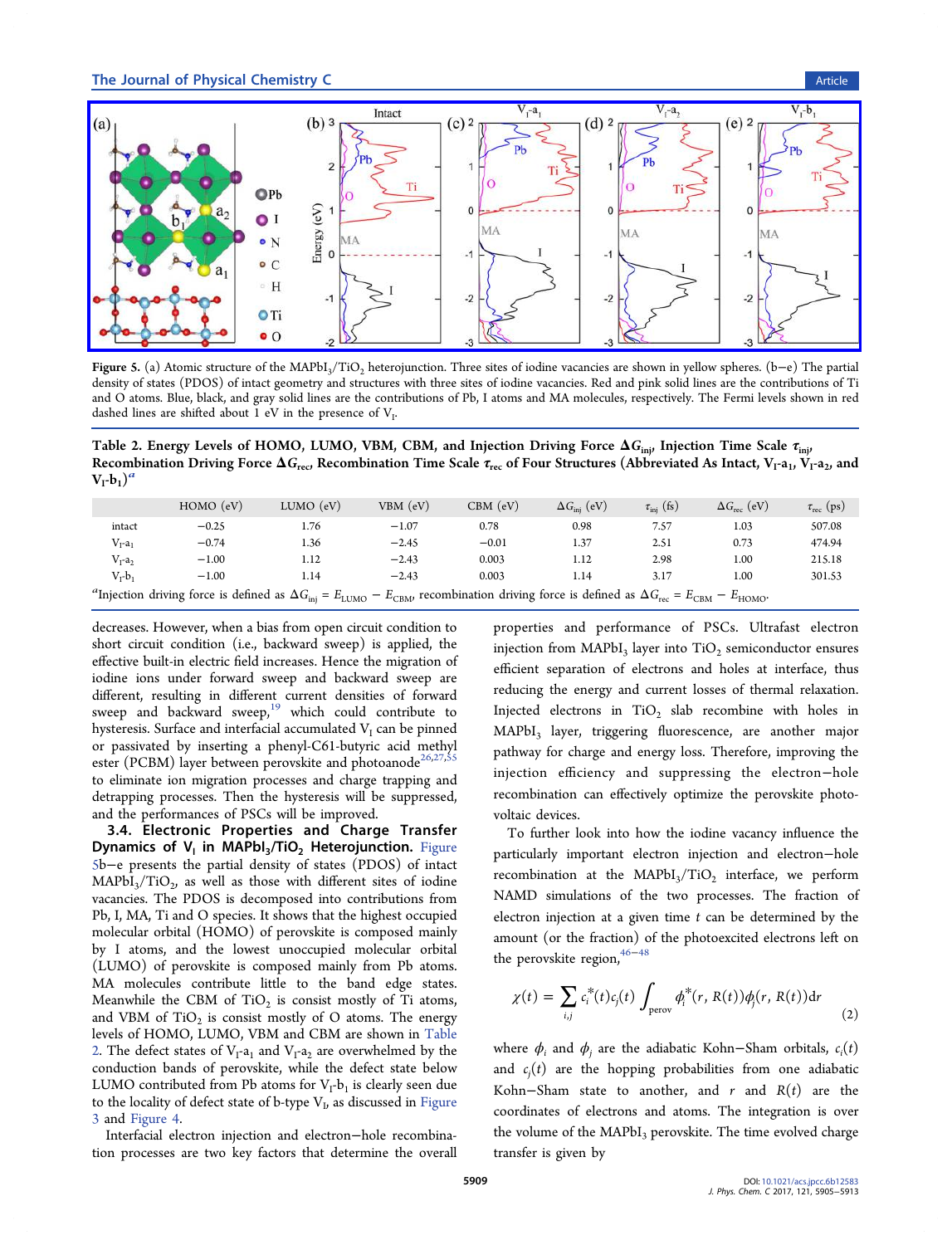$$
\frac{\mathrm{d}}{\mathrm{d}t}\chi(t) = \sum_{i,j} \left\{ \frac{\mathrm{d}c_i^*(t)c_j(t)}{\mathrm{d}t} \int_{\text{perov}} \phi_i^*(r, R(t))\phi_j(r, R(t))\mathrm{d}r + c_i^*(t)c_j(t) \frac{\mathrm{d}\int_{\text{perov}} \phi_i^*(r, R(t))\phi_j(r, R(t))\mathrm{d}r}{\mathrm{d}t} \right\}
$$
\n(3)

Here, the first term on the right side represents the contribution of nonadiabatic charge transfer, where charge transfer is accomplished by photoexcited electron's hopping from one state to another. The second term is the contribution of adiabatic charge transfer, where charge transfer is done by Kohn−Sham orbital where photoexcited electron occupied evolving in space. Similarly, the charge transfer of recombination at a given time  $t$  can be determined by the fraction of the photoexcited electrons remaining at  $TiO<sub>2</sub>$ , which also involves the contributions of nonadiabatic and adiabatic charge transfer.

Figure 6a shows the fraction of electrons injected from the perovskite to  $TiO<sub>2</sub>$  conduction bands for intact structure and in



Figure 6. [\(a\) The fraction of interfacial injection charge transfer as](http://pubs.acs.org/action/showImage?doi=10.1021/acs.jpcc.6b12583&iName=master.img-006.jpg&w=227&h=232) a function of time. (b) The fraction of interfacial recombination charge transfer as a function of time.

the presence of different  $V<sub>I</sub>$  sites. By exponentially fitting  $\chi(t)$ , the fraction of photoexcited electron transfer, with the equation  $\chi_1(t) = \chi_f(1 - \exp[-k(t - t_0)])$ , we obtain the injection time scales of intact  $MAPbI_3/TiO_2$ , as well as those with different sites of  $V_I$  (Table 2). Here  $\chi_f$  is the final amount of charge transfer, and  $k$  is the estimated electron injection rate. Due to the electroni[c couplin](#page-4-0)g between perovskite and  $TiO<sub>2</sub>$  electrode, there is always a small fraction of the photoexcited state residing at TiO<sub>2</sub> at  $t_0$ , which can be interpreted as the charge transfer time corresponding to the pretransferred amount. The injection time scale  $\tau_{\text{inj}} = 1/k$ , is estimated to be 7.57 fs for intact structure, 2.51 fs for the structure with  $V<sub>1</sub>$ -a<sub>1</sub>, 2.98 fs for that with  $V_1-a_2$ , and 3.17 fs for that with  $V_1-b_1$ , respectively. All the structures display ultrafast electron injection into  $TiO<sub>2</sub>$ within 10 fs, indicating high electron injection efficiency of relevant PSCs. Interestingly, compared with the intact geometry, structures with iodine vacancy possess 2−3 times faster injection dynamics, which means  $V_I$  promotes the injection rates in  $MAPbI<sub>3</sub>$  PSCs, meanwhile the structure with  $V_{I}$ -a<sub>1</sub> possesses the shortest injection time. These can be explained by injection energy driving forces from the energy difference of LUMO and CBM:  $\Delta G_{\text{inj}} = E_{\text{LUMO}} - E_{\text{CBM}}$  (Table 2). The largest  $\Delta G_{\text{inj}}$  (1.37 eV) leads to the shortest  $\tau_{\text{inj}}$  (2.51 fs) for the structure with  $V_I$ -a<sub>1</sub>, while the smallest  $\Delta G_{\text{inj}}$  [\(0.98](#page-4-0)) [eV](#page-4-0)) leads to the longest  $\tau_{\text{inj}}$  (7.57 fs) for intact structure.

The electron−hole recombination dynamics for all above structures are shown in Figure 6b. Similarly, by linear fitting  $\chi(t)$  of the recombination process with the equation  $\chi_2(t) = a +$ *bt*, we get the recombination time scales  $\tau_{\text{rec}} = -a/b$ , where *a* is the initial amount of photoexcited electrons at  $TiO<sub>2</sub>$  and b is the estimated electron recombination rate. Recombination time scales are estimated to be 507.08 ps for intact structure, 474.94 ps for the structure with  $V_1-a_1$ , 215.18 ps for that with  $V_1-a_2$ , and 301.53 ps for that with  $V_1-b_1$ , respectively (Table 2). It manifests that the recombination processes are very slow for all the structures. Surprisingly, the recombination p[rocess of](#page-4-0) the structure with  $V_1$ -a<sub>1</sub> is slower than that of other sites of  $V_1$  due to its smaller energy driving force of recombination (0.73 eV for that with  $V_1$ -a<sub>1</sub>, and 1.00 eV for that with  $V_1$ -a<sub>2</sub> and  $V_1$ -b<sub>1</sub>), which comes from the energy difference of CBM and HOMO:  $\Delta G_{\text{rec}}$  =  $E_{\text{CBM}}$  –  $E_{\text{HOMO}}$ . However, the intact structure possesses the longest recombination time scale regardless of its largest recombination driving force. This can be explained by the fact that, according to Marcus theory,<sup>56</sup> the electron dynamics are also determined by several other factors, such as the dist[a](#page-8-0)nces between perovskite and  $TiO<sub>2</sub>$  and electronic couplings of initial (CBM) and final (HOMO) states. The distances between perovskite and  $TiO<sub>2</sub>$  for four structures are extremely close (around 4.6 Å), meanwhile the partial charge densities of CBM are also exceedingly similar and mainly residing at Ti atoms. But the partial charge densities of HOMO (shown in Figure 7) are quite different. It seems that charge densities of HOMO contributed from iodine atoms are repulsed both by  $TiO<sub>2</sub>$  and  $V<sub>I</sub>$ . Thus, for intact heterostructure, charge densities of HOMO are far away from  $TiO<sub>2</sub>$ , which means the electronic couplings of HOMO and CBM are small, resulting in a long  $\tau_{\text{rec}}$  (507.08 ps). Oppositely, for that with  $V_{I}$  $a_2$ , charge densities of HOMO are very close to TiO<sub>2</sub>, giving rise to a large electronic coupling and a short  $\tau_{\text{rec}}$  (215.18 ps).

Comparing  $\tau_{\text{inj}}$  and  $\tau_{\text{rec}}$  among four structures, we can see the following: (1) Injection time scales and recombination time scales of the structures with  $V_I$  are all shorter than or equal to that of intact structure. That is to say, the existence of  $V<sub>I</sub>$ promotes both injection and recombination rates in PSCs. However, the injections are very fast and complete, while the recombinations are slow (several hundred picoseconds). The influences of  $V_I$  on recombination rates would be relatively more important and remarkable. Additionally, we note that the recombination time scale is closely related to the recombination resistance,<sup>57</sup>  $R_0 \propto 1/k_{\text{rec}} = \tau_{\text{rec}}$ , where  $k_{\text{rec}}$  is the recombination rate. The recombination resistance would then dramatically influence [th](#page-8-0)e open circuit voltage  $V_{OC}$  and the overall PCE. Longer  $\tau_{\text{rec}}$  comparing to the carrier transport time  $\tau_{\text{tran}}$  also favors a larger short circuit current density  $J_{SC} \propto \tau_{rec} / \tau_{tran}$ . Although the same order of magnitude for the recombination time scale is obtained here for pristine and defective interfaces, a tremendous change in PCE can be resulted with a small variation in  $\tau_{\text{rec}}$ . So, overall, the existence of  $V_I$  would reduce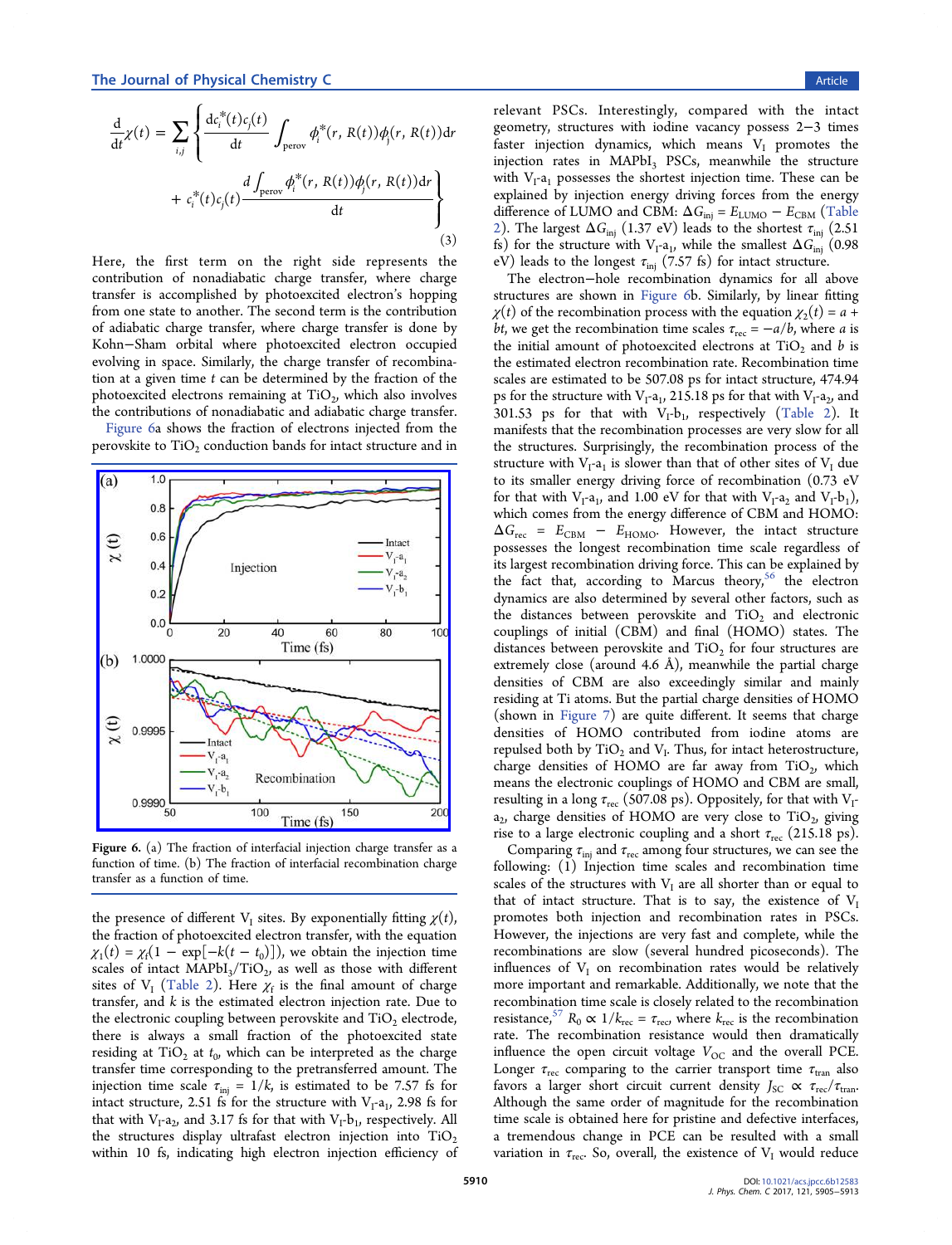<span id="page-6-0"></span>

**Figure** 7. [Partial charge density distribution of the HOMO of perovskite layer for \(a\) intact structure and \(b](http://pubs.acs.org/action/showImage?doi=10.1021/acs.jpcc.6b12583&iName=master.img-007.jpg&w=444&h=167)−d) structures with V<sub>I</sub>-a<sub>1</sub>, V<sub>I</sub>-a<sub>2</sub>, and V<sub>I</sub> $b_1$ , respectively. Isosurface level is set to be 0.0005 e/ $\AA^3$ . Three sites of iodine vacancies are shown in yellow spheres.

the PCE of PSCs. (2) Among the structures with various sites of  $V_{\nu}$  the structure with  $V_{\nu}$ -a<sub>1</sub> has the shortest  $\tau_{\text{ini}}$  and longest  $\tau_{\text{rec}}$ . In other words, V<sub>I</sub> accumulating at the MAPbI<sub>3</sub>/TiO<sub>2</sub> interface does the least harm to the overall performance and the PCE of PSCs, as compared to the cases of  $V_I$  randomly distributed in the bulk.

## 4. CONCLUSION

In conclusion, we use the extensive first-principles calculations and nonadiabatic electron dynamics simulations to study the properties of iodine vacancies  $V_I$  at different sites of freestanding MAPbI<sub>3</sub> film and the MAPbI<sub>3</sub>/TiO<sub>2</sub> heterojunction. Our results indicate that

- (i)  $V_I$  at surface (MAPbI<sub>3</sub>) and interfacial (MAPbI<sub>3</sub>/TiO<sub>2</sub>) MA-I layer are most stable comparing with random sites in the bulk. Consequently,  $V_1$ 's prefer to accumulate at surfaces or interfaces in the thermodynamic equilibrium, consistent with the accumulation of  $V_I$  at grain boundaries of  $MAPbI<sub>3</sub>$  PSCs observed in experiments.  $V<sub>1</sub>'s$  accumulating at interfaces and migrating in the perovskite layer under electric field during voltage scans leads to hysteresis.
- (ii)  $V<sub>I</sub>$  at Pb−I layer and MA−I layer are quite different.  $V<sub>I</sub>$  at MA $-I$  layer are more stable, while  $V<sub>I</sub>$  defect states at Pb $-$ I layer are more local and weakly covalent-bonded.
- (iii)  $V<sub>I</sub>$  promotes both electronic injection and recombination rates of MAPbI<sub>3</sub> PSCs, but overall reduces the PCE of PSCs. Most important of all, interfacial  $V_I$  is found to be the least harmful to the PCE of PSCs comparing with bulk sites, which could be responsible for the high PCE of MAPbI<sub>3</sub> PSCs.

The analyses of  $V_I$  in MAPbI<sub>3</sub> PSCs provide systematic and detailed explanations of the stability, anomalous hysteresis and high PCE of PSCs. Our studies construct an unambiguous link between the microscopic interfacial structures and macroscopic photovoltaic properties of PSCs, and pave the way for innovative solar cell design and optimization.

## ■ AUTHOR INFORMATION

### Corresponding Author

\*E-mail: smeng@iphy.ac.cn. ORCID<sup>®</sup> Chao Lian: [0000-0002-2583-9](mailto:smeng@iphy.ac.cn)334 Sheng Meng: 0000-0002-1553-1432

#### Author Contributions

§ Contributed [equally to this work](http://orcid.org/0000-0002-1553-1432)

Notes

The authors declare no competing financial interest.

## ■ ACKNOWLEDGMENTS

This work was supported by the National Key Research and Development Program of China (Grant Nos. 2016YFA0300902, and 2015CB921001), the National Natural Science Foundation of China (Grant No. 11574365), and the Strategic Priority Research Program (B) of the Chinese Academy of Sciences (Grant No. XDB07030100).

### ■ REFERENCES

(1) Bi, D.; Tress, W.; Dar, M. I.; Gao, P.; Luo, J.; Renevier, C.; Schenk, K.; Abate, A.; Giordano, F.; Baena, J.-P. C.; et al. Efficient luminescent solar cells based on tailored mixed-cation perovskites. Science Advances 2016, 2, e1501170.

(2) Saliba, M.; Matsui, T.; Seo, J.-Y.; Domanski, K.; Correa-Baena, J.- P.; Nazeeruddin, M. K.; Zakeeruddin, S. M.; Tress, W.; Abate, A.; [Hagfeldt,](http://pubs.acs.org/action/showLinks?pmid=26767196&crossref=10.1126%2Fsciadv.1501170) [A.;](http://pubs.acs.org/action/showLinks?pmid=26767196&crossref=10.1126%2Fsciadv.1501170) [et](http://pubs.acs.org/action/showLinks?pmid=26767196&crossref=10.1126%2Fsciadv.1501170) al. Cesium-containing triple cation perovskite solar cells: improved stability, reproducibility and high efficiency. *Energy* Environ. Sci. 2016, 9, 1989−1997.

(3) Snaith, H. J. Perovskites: the emergence of a new era for lo[w-cost,](http://pubs.acs.org/action/showLinks?pmid=27478500&crossref=10.1039%2FC5EE03874J&coi=1%3ACAS%3A528%3ADC%252BC28XksVSjt78%253D) [high-efficien](http://pubs.acs.org/action/showLinks?pmid=27478500&crossref=10.1039%2FC5EE03874J&coi=1%3ACAS%3A528%3ADC%252BC28XksVSjt78%253D)cy solar cells. *J. Phys. Chem. Lett.* 2013, 4, 3623-3630.

(4) Burschka, J.; Pellet, N.; Moon, S.-J.; Humphry-Baker, R.; Gao, P.; Nazeeruddin, M. K.; Grätzel, M. Sequential deposition as a route to high-performance perovsk[ite-sensitized](http://pubs.acs.org/action/showLinks?system=10.1021%2Fjz4020162&coi=1%3ACAS%3A528%3ADC%252BC3sXhsF2ls7rK) [solar](http://pubs.acs.org/action/showLinks?system=10.1021%2Fjz4020162&coi=1%3ACAS%3A528%3ADC%252BC3sXhsF2ls7rK) cells. Nature 2013, 499, 316−319.

(5) Chen, W.; Wu, Y.; Yue, Y.; Liu, J.; Zhang, W.; Yang, X.; Chen, H.; Bi, E.; Ashraful, I.; Grätzel, M.; et al. Efficient an[d](http://pubs.acs.org/action/showLinks?pmid=23842493&crossref=10.1038%2Fnature12340&coi=1%3ACAS%3A528%3ADC%252BC3sXhtFShtbzL) [stabl](http://pubs.acs.org/action/showLinks?pmid=23842493&crossref=10.1038%2Fnature12340&coi=1%3ACAS%3A528%3ADC%252BC3sXhtFShtbzL)e large-area perovskite solar cells with inorganic charge extraction layers. Science 2015, 350, 944−948.

(6) Grätzel, M. The light and shade of perovskite solar cells. [Nat.](http://pubs.acs.org/action/showLinks?pmid=26516198&crossref=10.1126%2Fscience.aad1015&coi=1%3ACAS%3A528%3ADC%252BC2MXhvVeqsr%252FF) Mater. 2014, 13, 838−842.

(7) Egger, D. A.; Edri, E.; Cahen, D.; Hodes, G. Perovskite solar [cells:](http://pubs.acs.org/action/showLinks?pmid=25141800&crossref=10.1038%2Fnmat4065) [Do we](http://pubs.acs.org/action/showLinks?pmid=25141800&crossref=10.1038%2Fnmat4065) know what we do not know? *J. Phys. Chem. Lett.* 2015, 6, 279− 282.

(8) Xing, G.; Mathews, N.; Sun, S.; Lim, S. S.; Lam, Y. M.; Grätzel, M.; Mhaisalkar, S.; Sum, T. C. Long-[range](http://pubs.acs.org/action/showLinks?system=10.1021%2Fjz502726b&coi=1%3ACAS%3A528%3ADC%252BC2MXks1KntQ%253D%253D) [balanced](http://pubs.acs.org/action/showLinks?system=10.1021%2Fjz502726b&coi=1%3ACAS%3A528%3ADC%252BC2MXks1KntQ%253D%253D) [ele](http://pubs.acs.org/action/showLinks?system=10.1021%2Fjz502726b&coi=1%3ACAS%3A528%3ADC%252BC2MXks1KntQ%253D%253D)ctron-and holetransport lengths in organic-inorganic CH<sub>3</sub>NH<sub>3</sub>PbI<sub>3</sub>. Science 2013, 342, 344−347.

(9) Gonzalez-Pedro, V.; Juarez-Perez, E. J.; Arsyad, W.-S.; Barea, E. M.; Fabregat-Santiago, F.; Mora-Sero, I.; Bisquert, J. Ge[neral](http://pubs.acs.org/action/showLinks?pmid=24136965&crossref=10.1126%2Fscience.1243167&coi=1%3ACAS%3A528%3ADC%252BC3sXhs1Wltr3F) [w](http://pubs.acs.org/action/showLinks?pmid=24136965&crossref=10.1126%2Fscience.1243167&coi=1%3ACAS%3A528%3ADC%252BC3sXhs1Wltr3F)orking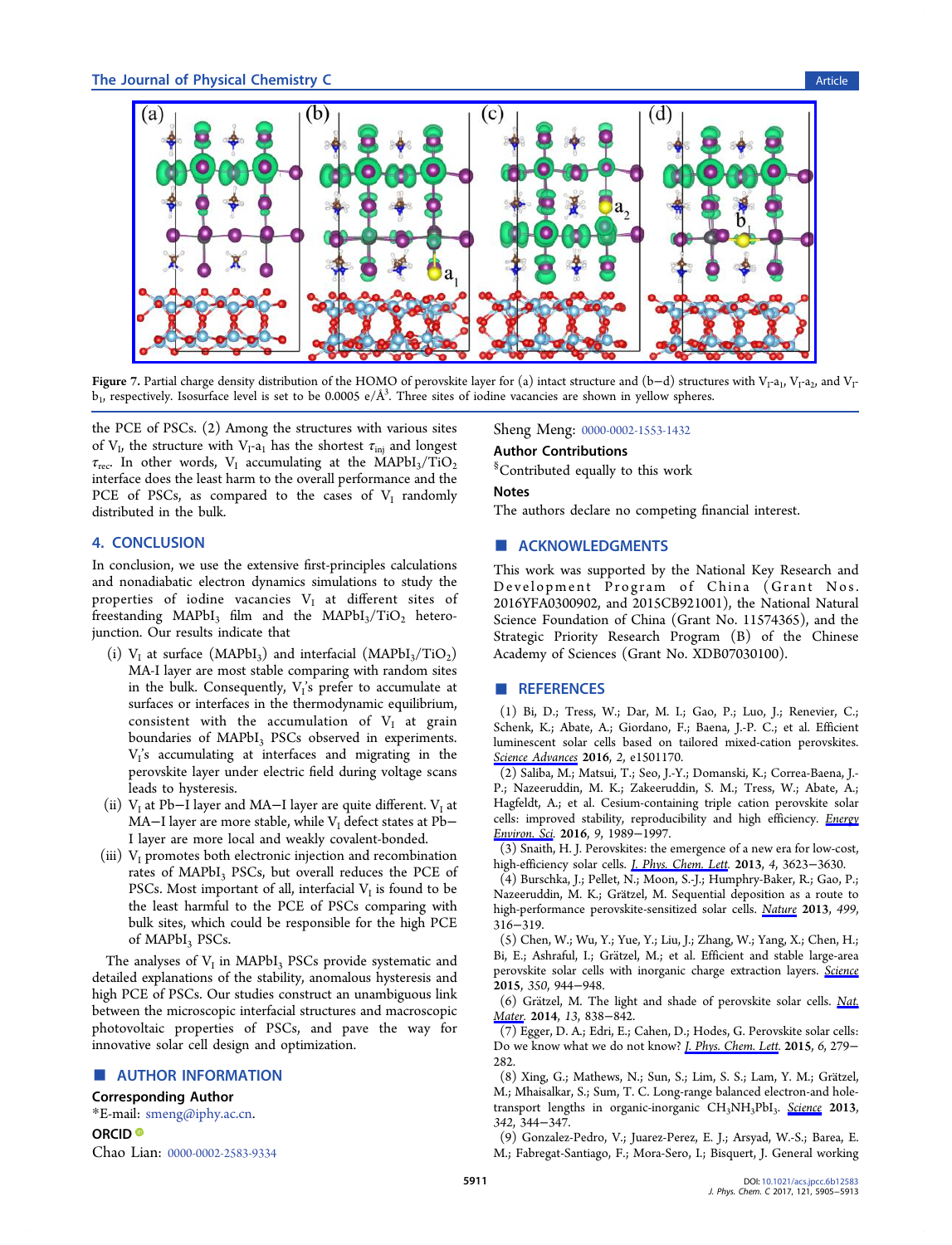<span id="page-7-0"></span>principles of CH<sub>3</sub>NH<sub>3</sub>PbX<sub>3</sub> perovskite solar cells. Nano Lett. 2014, 14, 888−893.

(10) Zhou, H.; Chen, Q.; Li, G.; Luo, S.; Song[, T.-b.; Du](http://pubs.acs.org/action/showLinks?system=10.1021%2Fnl404252e&coi=1%3ACAS%3A528%3ADC%252BC2cXktlCktA%253D%253D)an, H.-S.; Hong, Z.; You, J.; Liu, Y.; Yang, Y. Interface engineering of highly efficient perovskite solar cells. Science 2014, 345, 542−546.

(11) Xing, G.; Mathews, N.; Lim, S. S.; Yantara, N.; Liu, X.; Sabba, D.; Grätzel, M.; Mhaisalkar, S.; [Sum, T](http://pubs.acs.org/action/showLinks?pmid=25082698&crossref=10.1126%2Fscience.1254050&coi=1%3ACAS%3A528%3ADC%252BC2cXht1aksrrO). C. Low-temperature solutionprocessed wavelength-tunable perovskites for lasing. Nat. Mater. 2014, 13, 476−480.

(12) Green, M. A.; Jiang, Y.; Soufiani, A. M.; Ho-Baillie, A. Optical properties of photovoltaic organic-inorganic lead ha[lide](http://pubs.acs.org/action/showLinks?pmid=24633346&crossref=10.1038%2Fnmat3911&coi=1%3ACAS%3A528%3ADC%252BC2cXktlGltbk%253D) [perovsk](http://pubs.acs.org/action/showLinks?pmid=24633346&crossref=10.1038%2Fnmat3911&coi=1%3ACAS%3A528%3ADC%252BC2cXktlGltbk%253D)ites. J. Phys. Chem. Lett. 2015, 6, 4774-4785.

(13) Tian, Y.; Merdasa, A.; Unger, E.; Abdellah, M.; Zheng, K.; McKibbin, S.; Mikkelsen, A.; Pullerits, T.; Yartsev, A.; Sundström, [V.;](http://pubs.acs.org/action/showLinks?system=10.1021%2Facs.jpclett.5b01865&coi=1%3ACAS%3A528%3ADC%252BC2MXhvVWru77J) [et](http://pubs.acs.org/action/showLinks?system=10.1021%2Facs.jpclett.5b01865&coi=1%3ACAS%3A528%3ADC%252BC2MXhvVWru77J) [al.](http://pubs.acs.org/action/showLinks?system=10.1021%2Facs.jpclett.5b01865&coi=1%3ACAS%3A528%3ADC%252BC2MXhvVWru77J) [Enhanced](http://pubs.acs.org/action/showLinks?system=10.1021%2Facs.jpclett.5b01865&coi=1%3ACAS%3A528%3ADC%252BC2MXhvVWru77J) organo-metal halide perovskite photoluminescence from nanosized defect-free crystallites and emitting sites. *J. Phys. Chem.* Lett. 2015, 6, 4171−4177.

(14) Matsumoto, F.; Vorpahl, S. M.; Banks, J. Q.; Sengupta, E.; [Gin](http://pubs.acs.org/action/showLinks?system=10.1021%2Facs.jpclett.5b02033&coi=1%3ACAS%3A528%3ADC%252BC2MXhsF2ltL7O)ger, D. S. Photodecomposition and morphology [evolution](http://pubs.acs.org/action/showLinks?system=10.1021%2Facs.jpclett.5b02033&coi=1%3ACAS%3A528%3ADC%252BC2MXhsF2ltL7O) [of](http://pubs.acs.org/action/showLinks?system=10.1021%2Facs.jpclett.5b02033&coi=1%3ACAS%3A528%3ADC%252BC2MXhsF2ltL7O) organometal halide perovskite solar cells. J. Phys. Chem. C 2015, 119, 20810−20816.

(15) Labram, J. G.; Fabini, D. H.; Perry, E. E.; Lehner, A. J.; Wang, H.; Glaudell, A. M.; Wu, G.; Evans, H.; [Buck,](http://pubs.acs.org/action/showLinks?system=10.1021%2Facs.jpcc.5b06269&coi=1%3ACAS%3A528%3ADC%252BC2MXhtlOnur3O) [D.;](http://pubs.acs.org/action/showLinks?system=10.1021%2Facs.jpcc.5b06269&coi=1%3ACAS%3A528%3ADC%252BC2MXhtlOnur3O) [Cotta](http://pubs.acs.org/action/showLinks?system=10.1021%2Facs.jpcc.5b06269&coi=1%3ACAS%3A528%3ADC%252BC2MXhtlOnur3O), R.; et al. Temperature-dependent polarization in field-effect transport and photovoltaic measurements of methylammonium lead iodide. J. Phys. Chem. Lett. 2015, 6, 3565−3571.

(16) Carignano, M. A.; Kachmar, A.; Hutter, J. Thermal eff[ects on](http://pubs.acs.org/action/showLinks?system=10.1021%2Facs.jpclett.5b01669&coi=1%3ACAS%3A528%3ADC%252BC2MXhsVWnurjE)  $CH<sub>3</sub>NH<sub>3</sub>PbI<sub>3</sub>$  perovskite from ab initio molecular dynamics simulations. J. Phys. Chem. C 2015, 119, 8991−8997.

(17) Christians, J. A.; Miranda Herrera, P. A.; Kamat, P. V. Transfo[rmation of the](http://pubs.acs.org/action/showLinks?system=10.1021%2Fjp510568n&coi=1%3ACAS%3A528%3ADC%252BC2MXjtlChtLY%253D) excited state and photovoltaic efficiency of CH<sub>3</sub>NH<sub>3</sub>PbI<sub>3</sub> perovskite upon controlled exposure to humidified air. *L* Am. Chem. Soc. 2015, 137, 1530-1538.

(18) Li, D.; Bretschneider, S. A.; Bergmann, V. W.; Hermes, I. M.; [Mars, J.; Klasen](http://pubs.acs.org/action/showLinks?system=10.1021%2Fja511132a&coi=1%3ACAS%3A528%3ADC%252BC2MXptFShsg%253D%253D), A.; Lu, H.; Tremel, W.; Mezger, M.; Butt, H.-J.; et [al.](http://pubs.acs.org/action/showLinks?system=10.1021%2Fja511132a&coi=1%3ACAS%3A528%3ADC%252BC2MXptFShsg%253D%253D) Humidity-induced grain boundaries in MAPbI<sub>3</sub> perovskite films. *L* Phys. Chem. C 2016, 120, 6363–6368.

(19) Snaith, H. J.; Abate, A.; Ball, J. M.; Eperon, G. E.; Leijtens, T.; [Noel, N. K.; St](http://pubs.acs.org/action/showLinks?system=10.1021%2Facs.jpcc.6b00335&coi=1%3ACAS%3A528%3ADC%252BC28Xjs1Wis74%253D)ranks, S. D.; Wang, J. T.-W.; Wojciechowski, K.; Zhan[g,](http://pubs.acs.org/action/showLinks?system=10.1021%2Facs.jpcc.6b00335&coi=1%3ACAS%3A528%3ADC%252BC28Xjs1Wis74%253D) W. Anomalous hysteresis in perovskite solar cells. *J. Phys. Chem. Lett.* 2014, 5, 1511−1515.

(20) Kim, H.-S.; Park, N.-G. Parameters affecting I−V hysteresis of  $CH<sub>3</sub>NH<sub>3</sub>PbI<sub>3</sub>$  per[ovskite](http://pubs.acs.org/action/showLinks?system=10.1021%2Fjz500113x&coi=1%3ACAS%3A528%3ADC%252BC2cXkslSlur4%253D) solar cells: effects of perovskite [crystal](http://pubs.acs.org/action/showLinks?system=10.1021%2Fjz500113x&coi=1%3ACAS%3A528%3ADC%252BC2cXkslSlur4%253D) [size](http://pubs.acs.org/action/showLinks?system=10.1021%2Fjz500113x&coi=1%3ACAS%3A528%3ADC%252BC2cXkslSlur4%253D) and mesoporous TiO<sub>2</sub> layer. *J. Phys. Chem. Lett.* 2014, 5, 2927-2934.

(21) Haruyama, J.; Sodeyama, K.; Han, L.; Tateyama, Y. Firstprinciples study of ion diffus[ion in perovskite s](http://pubs.acs.org/action/showLinks?system=10.1021%2Fjz501392m&coi=1%3ACAS%3A528%3ADC%252BC2cXhtleqtrrM)olar cell sensitizers. *L* Am. Chem. Soc. 2015, 137, 10048-10051.

(22) van Reenen, S.; Kemerink, M.; Snaith, H. J. Modeli[ng](http://pubs.acs.org/action/showLinks?system=10.1021%2Fjacs.5b03615&coi=1%3ACAS%3A528%3ADC%252BC2MXhtlSmt7fP) [anomalous hys](http://pubs.acs.org/action/showLinks?system=10.1021%2Fjacs.5b03615&coi=1%3ACAS%3A528%3ADC%252BC2MXhtlSmt7fP)teresis in perovskite solar cells. *J. Phys. Chem. Lett.* 2015, 6, 3808−3814.

(23) Sharma, P.; Gruverman, A.; Huang, [J. Giant switchable](http://pubs.acs.org/action/showLinks?system=10.1021%2Facs.jpclett.5b01645&coi=1%3ACAS%3A528%3ADC%252BC2MXhsVKls7fP) photovoltaic effect in organometal trihalide perovskite devices. Nat. Mater. 2015, 14, 193−198.

(24) Eames, C.; Frost, J. M.; Barnes, P. R.; O'Regan, B. C.; Wals[h, A.;](http://pubs.acs.org/action/showLinks?pmid=25485985&coi=1%3ACAS%3A528%3ADC%252BC2cXitVCks77I) Islam, M. S. Ionic transport in hybrid lead iodide perovskite solar cells. [Nat.](http://pubs.acs.org/action/showLinks?pmid=25485985&coi=1%3ACAS%3A528%3ADC%252BC2cXitVCks77I) [C](http://pubs.acs.org/action/showLinks?pmid=25485985&coi=1%3ACAS%3A528%3ADC%252BC2cXitVCks77I)ommun. 2015, 6, 7497.

(25) Chen, B.; Yang, M.; Zheng, X.; Wu, C.; Li, W.; Yan, Y.; Bisquert, [J.; Garcia-Belm](http://pubs.acs.org/action/showLinks?pmid=26105623&crossref=10.1038%2Fncomms8497&coi=1%3ACAS%3A528%3ADC%252BC2MXhtF2ktr3L)onte, G.; Zhu, K.; Priya, S. Impact of capacitive effect and ion migration on the hysteretic behavior of perovskite solar cells. *I*. Phys. Chem. Lett. 2015, 6, 4693-4700.

(26) Shao, Y.; Xiao, Z.; Bi, C.; Yuan, Y.; Huang, J. Origin a[nd](http://pubs.acs.org/action/showLinks?system=10.1021%2Facs.jpclett.5b02229&coi=1%3ACAS%3A528%3ADC%252BC2MXhslynsrvM) [elimination of p](http://pubs.acs.org/action/showLinks?system=10.1021%2Facs.jpclett.5b02229&coi=1%3ACAS%3A528%3ADC%252BC2MXhslynsrvM)hotocurrent hysteresis by fullerene passivation in CH<sub>3</sub>NH<sub>3</sub>PbI<sub>3</sub> planar heterojunction solar cells. Nat. Commun. 2014, 5, 5784.

(27) Xu, J.; Buin, A.; Ip, A. H.; Li, W.; Vozny[y, O.; Comin,](http://pubs.acs.org/action/showLinks?pmid=25503258&crossref=10.1038%2Fncomms6784&coi=1%3ACAS%3A280%3ADC%252BC2MvgtFClsA%253D%253D) R.; Yuan, M.; Jeon, S.; Ning, Z.; McDowell, J. J.; et al. Perovskite-fullerene hybrid materials suppress hysteresis in planar diodes. Nat. Commun. 2015, 6, 7081.

(28) Heo, J. H.; You, M. S.; Chang, M. H.; Yin, W.; Ahn, T. K.; Lee, S.-J.; Sung, S.-J.; Kim, D. H.; Im, S. H. Hysteresis-less mesoscopic CH<sub>3</sub>NH<sub>3</sub>PbI<sub>3</sub> perovskite hybrid solar cells by introduction of Litreated TiO<sub>2</sub> electrode. Nano Energy 2015, 15, 530-539.

(29) Walsh, A.; Scanlon, D. O.; Chen, S.; Gong, X.; Wei, S.-H. Selfregulation mechanism [for charged](http://pubs.acs.org/action/showLinks?crossref=10.1016%2Fj.nanoen.2015.05.014&coi=1%3ACAS%3A528%3ADC%252BC2MXptFGiurk%253D) point defects in hybrid halide perovskites. Angew. Chem. 2015, 127, 1811−1814.

(30) Azpiroz, J. M.; Mosconi, E.; Bisquert, J.; De Angelis, F. Defect migration i[n methylammo](http://pubs.acs.org/action/showLinks?crossref=10.1002%2Fange.201409740)nium lead iodide and its role in perovskite solar cell operation. Energy Environ. Sci. 2015, 8, 2118-2127.

(31) Lee, M. M.; Teuscher, J.; Miyasaka, T.; Murakami, T. N.; Snaith, H. J. Efficient hy[brid solar cells ba](http://pubs.acs.org/action/showLinks?crossref=10.1039%2FC5EE01265A&coi=1%3ACAS%3A528%3ADC%252BC2MXpt1Sltb4%253D)sed on meso-superstructured organometal halide perovskites. Science 2012, 338, 643−647.

(32) Jeon, N. J.; Noh, J. H.; Kim, Y. C.; Yang, W. S.; Ryu, S.; Seok, S. I. Solvent engineering for high-[perform](http://pubs.acs.org/action/showLinks?pmid=23042296&crossref=10.1126%2Fscience.1228604&coi=1%3ACAS%3A528%3ADC%252BC38XhsFygtbrL)ance inorganic−organic hybrid perovskite solar cells. Nat. Mater. 2014, 13, 897-903.

(33) Lee, Y. H.; Luo, J.; Son, M.-K.; Gao, P.; Cho, K. T.; Seo, J.; Zakeeruddin, S. M.; Grätzel, M.; Nazeeruddin, M. K. Enhanced charge collection with passivation layers in perovskite solar cells. Adv. Mater. 2016, 28, 3966−3972.

(34) Liu, M.; Johnston, M. B.; Snaith, H. J. Effic[ient planar](http://pubs.acs.org/action/showLinks?pmid=26928481&crossref=10.1002%2Fadma.201505140&coi=1%3ACAS%3A528%3ADC%252BC28XjtlOjtbo%253D) heterojunction perovskite solar cells by vapour deposition. Nature 2013, 501, 395−398.

(35) Pascoe, A. R.; Duffy, N. W.; Scully, A. D.; Huang, F.; Cheng, Y. B. Insights into planar CH<sub>3</sub>NH<sub>3</sub>PbI<sub>3</sub> perovskite solar cells [using](http://pubs.acs.org/action/showLinks?pmid=24025775&crossref=10.1038%2Fnature12509&coi=1%3ACAS%3A528%3ADC%252BC3sXhsVWrurbE) impedance spectroscopy. J. Phys. Chem. C 2015, 119, 4444−4453.

(36) Feng, H.-J.; Paudel, T. R.; Tsymbal, E. Y.; Zeng, X. C. Tunable optical properties and ch[arge separation in](http://pubs.acs.org/action/showLinks?system=10.1021%2Fjp509896u&coi=1%3ACAS%3A528%3ADC%252BC2MXislSgsLc%253D)  $CH_3NH_3Sn_xPb_{1-x}I_3/TiO_2$ based planar perovskites cells. *J. Am. Chem. Soc.* 2015, 137, 8227− 8236.

(37) Agiorgousis, M. L.; Su[n, Y.-Y.; Zeng, H.](http://pubs.acs.org/action/showLinks?system=10.1021%2Fjacs.5b04015&coi=1%3ACAS%3A528%3ADC%252BC2MXptVGmtLk%253D); Zhang, S. Strong covalency-induced recombination centers in perovskite solar cell material CH<sub>3</sub>NH<sub>3</sub>PbI<sub>3</sub>. *J. Am. Chem. Soc.* 2014, 136, 14570-14575.

(38) Song, D.; Cui, P.; Wang, T.; Wei, D.; Li, M.; Cao, F.; Yue, X.; Fu, P.; Li, Y.; He, Y.; [et al. Managing](http://pubs.acs.org/action/showLinks?system=10.1021%2Fja5079305&coi=1%3ACAS%3A528%3ADC%252BC2cXhsFyjtbnE) carrier lifetime and doping property of lead halide perovskite by postannealing processes for highly efficient perovskite solar cells. *J. Phys. Chem. C* 2015, 119, 22812−22819.

(39) Kresse, G.; Furthmüller, J. Effi[cient iterative sche](http://pubs.acs.org/action/showLinks?system=10.1021%2Facs.jpcc.5b06859&coi=1%3ACAS%3A528%3ADC%252BC2MXhsFagtL7N)mes for ab initio total-energy calculations using a plane-wave basis set. *Phys. Rev.* B: Condens. Matter Mater. Phys. 1996, 54, 11169.

(40) Perdew, J. P.; Burke, K.; Ernzerhof, M. Generalize[d gradient](http://pubs.acs.org/action/showLinks?pmid=9984901&crossref=10.1103%2FPhysRevB.54.11169&coi=1%3ACAS%3A528%3ADyaK28Xms1Whu7Y%253D) approximation made simple. *Phys. Rev. Lett.* 1996, 77, 3865.

[\(41\)](http://pubs.acs.org/action/showLinks?pmid=9984901&crossref=10.1103%2FPhysRevB.54.11169&coi=1%3ACAS%3A528%3ADyaK28Xms1Whu7Y%253D) [Kresse,](http://pubs.acs.org/action/showLinks?pmid=9984901&crossref=10.1103%2FPhysRevB.54.11169&coi=1%3ACAS%3A528%3ADyaK28Xms1Whu7Y%253D) [G.;](http://pubs.acs.org/action/showLinks?pmid=9984901&crossref=10.1103%2FPhysRevB.54.11169&coi=1%3ACAS%3A528%3ADyaK28Xms1Whu7Y%253D) [Joubert,](http://pubs.acs.org/action/showLinks?pmid=9984901&crossref=10.1103%2FPhysRevB.54.11169&coi=1%3ACAS%3A528%3ADyaK28Xms1Whu7Y%253D) [D.](http://pubs.acs.org/action/showLinks?pmid=9984901&crossref=10.1103%2FPhysRevB.54.11169&coi=1%3ACAS%3A528%3ADyaK28Xms1Whu7Y%253D) [F](http://pubs.acs.org/action/showLinks?pmid=9984901&crossref=10.1103%2FPhysRevB.54.11169&coi=1%3ACAS%3A528%3ADyaK28Xms1Whu7Y%253D)rom ultrasoft pseudopotentials to the projector augmented-wave [method.](http://pubs.acs.org/action/showLinks?pmid=10062328&crossref=10.1103%2FPhysRevLett.77.3865&coi=1%3ACAS%3A528%3ADyaK28XmsVCgsbs%253D) Phys. Rev. B: Condens. Matter Mater. Phys. 1999, 59, 1758.

(42) Poglitsch, A.; Weber, D. Dynamic disorder in methylammo[niumtrihalo](http://pubs.acs.org/action/showLinks?crossref=10.1103%2FPhysRevB.59.1758&coi=1%3ACAS%3A528%3ADyaK1MXkt12nug%253D%253D)genoplumbates (II) observ[ed](http://pubs.acs.org/action/showLinks?crossref=10.1103%2FPhysRevB.59.1758&coi=1%3ACAS%3A528%3ADyaK1MXkt12nug%253D%253D) [by](http://pubs.acs.org/action/showLinks?crossref=10.1103%2FPhysRevB.59.1758&coi=1%3ACAS%3A528%3ADyaK1MXkt12nug%253D%253D) [millimeter-wave](http://pubs.acs.org/action/showLinks?crossref=10.1103%2FPhysRevB.59.1758&coi=1%3ACAS%3A528%3ADyaK1MXkt12nug%253D%253D) [spectros](http://pubs.acs.org/action/showLinks?crossref=10.1103%2FPhysRevB.59.1758&coi=1%3ACAS%3A528%3ADyaK1MXkt12nug%253D%253D)copy. J. Chem. Phys. 1987, 87, 6373−6378.

(43) Qiu, J.; Qiu, Y.; Yan, K.; Zhong, M.; Mu, C.; Yan, H.; Yang, S. All-solid-state hybrid solar cells based on a new organometal halide perov[skite](http://pubs.acs.org/action/showLinks?crossref=10.1063%2F1.453467&coi=1%3ACAS%3A528%3ADyaL1cXht1arsLo%253D) [sensitize](http://pubs.acs.org/action/showLinks?crossref=10.1063%2F1.453467&coi=1%3ACAS%3A528%3ADyaL1cXht1arsLo%253D)r and one-dimensional  $TiO<sub>2</sub>$  nanowire arrays. Nanoscale 2013, 5, 3245−3248.

(44) Umari, P.; Mosconi, E.; De Angelis, F. Relativistic GW [calculation](http://pubs.acs.org/action/showLinks?pmid=23508213&crossref=10.1039%2Fc3nr00218g&coi=1%3ACAS%3A528%3ADC%252BC3sXkslWgt7w%253D)s on  $CH_3NH_3PbI_3$  and  $CH_3NH_3SnI_3$  perovskites for solar cell applications. Sci. Rep. 2014, 4, 4467.

(45) Menéndez-Proupin, E.; Palacios, P.; Wahnón, P.; Conesa, J. Selfconsistent relativ[istic ban](http://pubs.acs.org/action/showLinks?pmid=24667758&crossref=10.1038%2Fsrep04467&coi=1%3ACAS%3A280%3ADC%252BC2crnt1yksQ%253D%253D)d structure of the  $CH<sub>3</sub>NH<sub>3</sub>PbI<sub>3</sub>$  perovskite. Phys. Rev. B: Condens. Matter Mater. Phys. 2014, 90, 045207.

(46) Craig, C. F.; Duncan, W. R.; Prezhdo, O. V. Trajectory surface [hopping in the time-dependent Kohn-Sh](http://pubs.acs.org/action/showLinks?crossref=10.1103%2FPhysRevB.90.045207)am approach for electronnuclear dynamics. Phys. Rev. Lett. 2005, 95, 163001.

(47) Li, Z.; Zhang, X.; Lu, G. Electron dynamics in dye-sensitized solar cells: Effects [of surface term](http://pubs.acs.org/action/showLinks?pmid=16241791&crossref=10.1103%2FPhysRevLett.95.163001&coi=1%3ACAS%3A528%3ADC%252BD2MXhtFajtr%252FJ)inations and defects. *J. Phys. Chem. B* 2010, 114, 17077−17083.

(48) Li, Z.; Zhang, X.; Lu, G. Dipole-assisted char[ge separation in](http://pubs.acs.org/action/showLinks?system=10.1021%2Fjp108590f&coi=1%3ACAS%3A528%3ADC%252BC3cXhsFaksbzN) organic-inorganic hybrid photovoltaic heterojunctions: insight from first-principles simulations. J. Phys. Chem. C 2012, 116, 9845−9851.